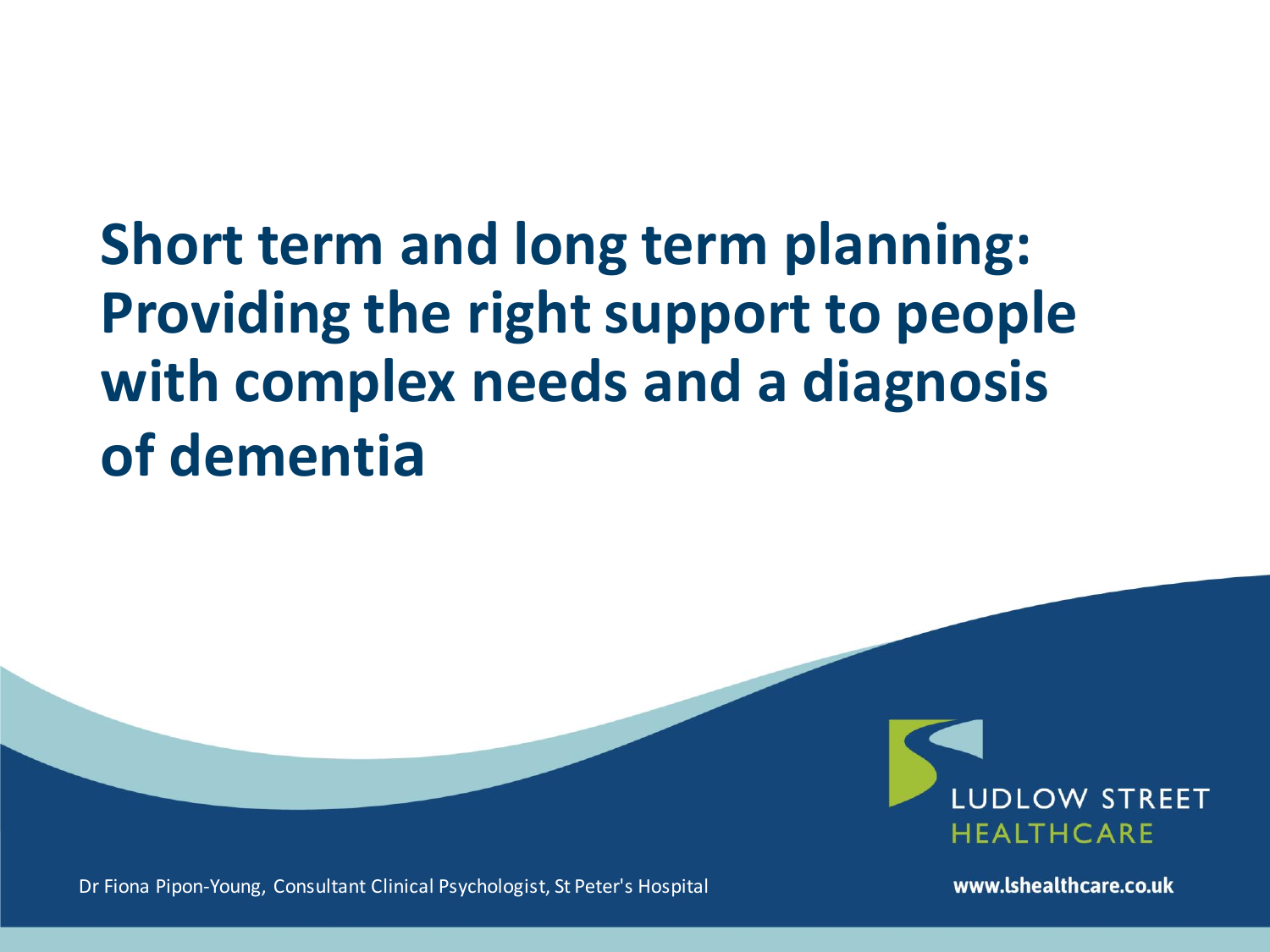### **Overview**

- Current policy context
- Case example from St Peter's: Edward
- Current ongoing challenges
- Where next?

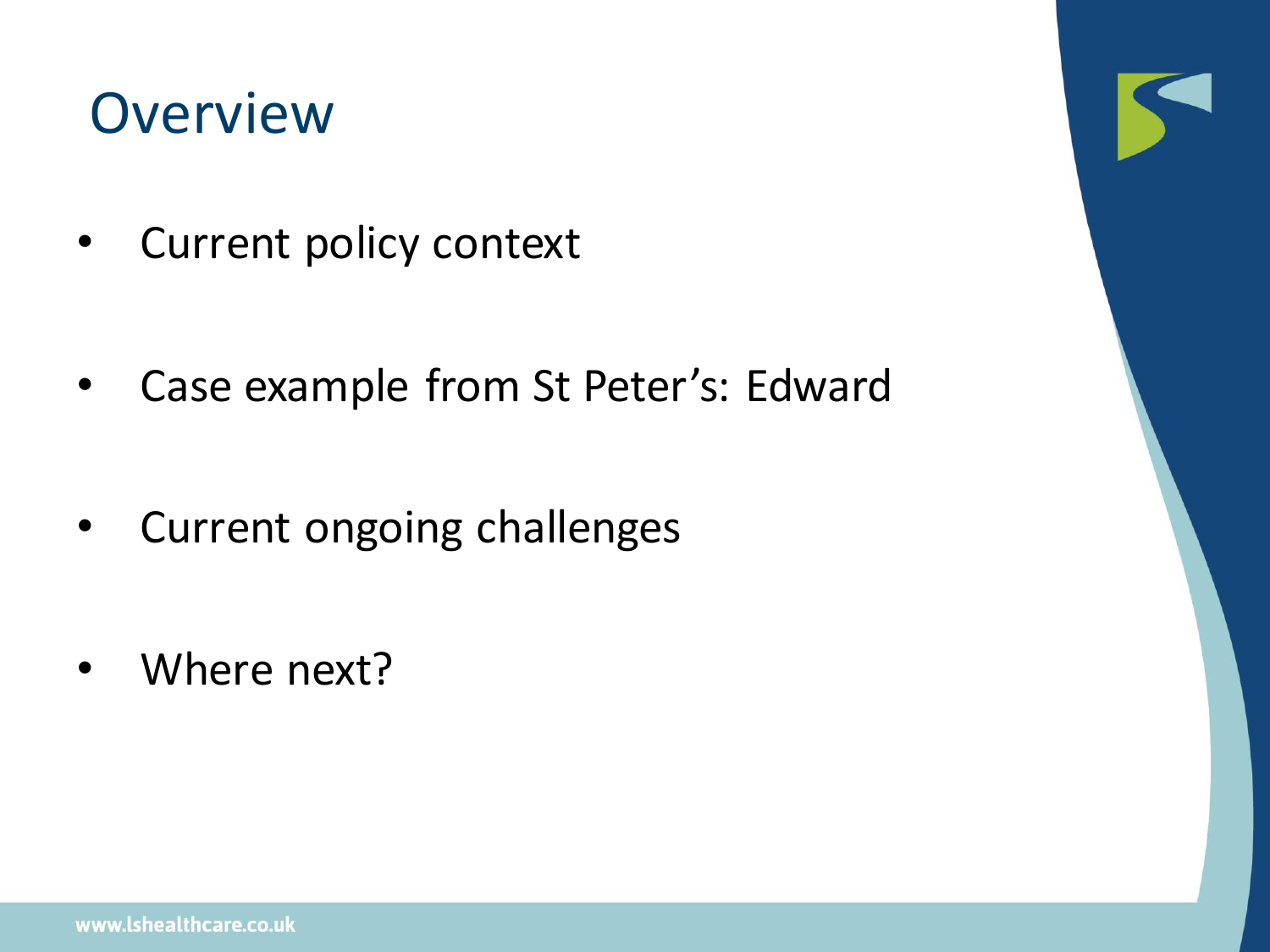### Dementia

- Dementia is caused by diseases of the brain and has symptoms which include the gradual loss of memory, reasoning and communication skills
- There are many different types of dementia, with the most common being Alzheimer's Disease and vascular dementia
- Dementia is not a natural stage in the ageing process but a progressive illness that tends to affect the individual in a gradual manner, moving from initial memory problems to the loss of the essential elements of mental functioning
- There are approximately 37, 000 people diagnosed with dementia in Wales
- With an ageing population, this number is set to increase by around a third by 2021
- Dementia is a major concern for health and social care services
- It is the single most frequent cause of admission to care homes, and the need for community care services for older people.

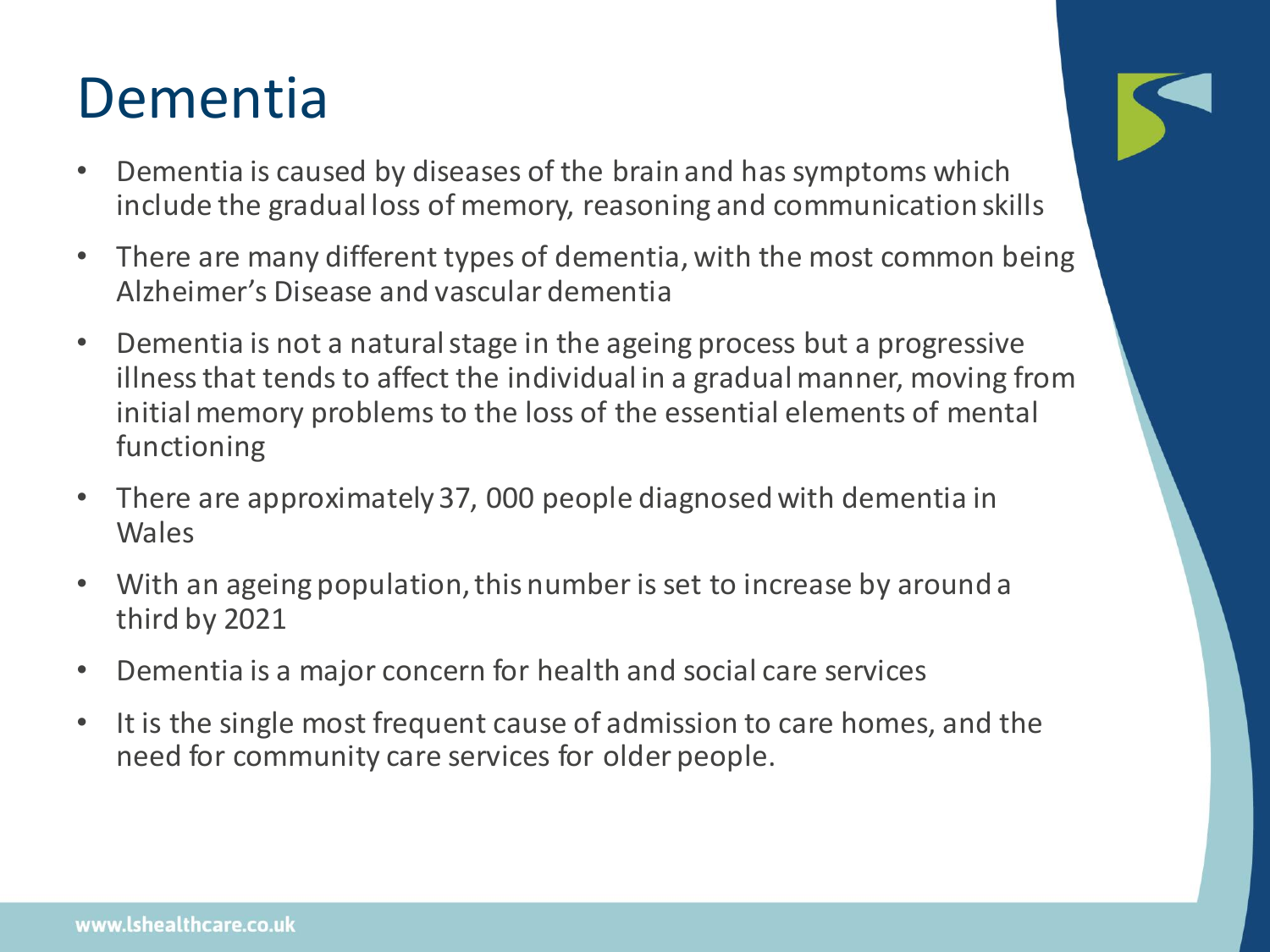# Where are people with dementia treated?

- Majority of people with dementia live at home
- Nearly 2/5 live in care homes
- It has been reported that provision of specialist care home places may be worse in Wales than in England, with Wales having just 14 dedicated care home places per 1,000 of the population aged 75 and over, compared with 20 or more in most other UK regions.
- There is wide variation across Wales in NHS provision for people with dementia. Most areas will have acute in-patient assessment beds; some have day hospital provision, for assessment and treatment; some have continuing assessment beds, where length of stay may be extended and end-of-life care provided (Improving Dementia Care, 2010)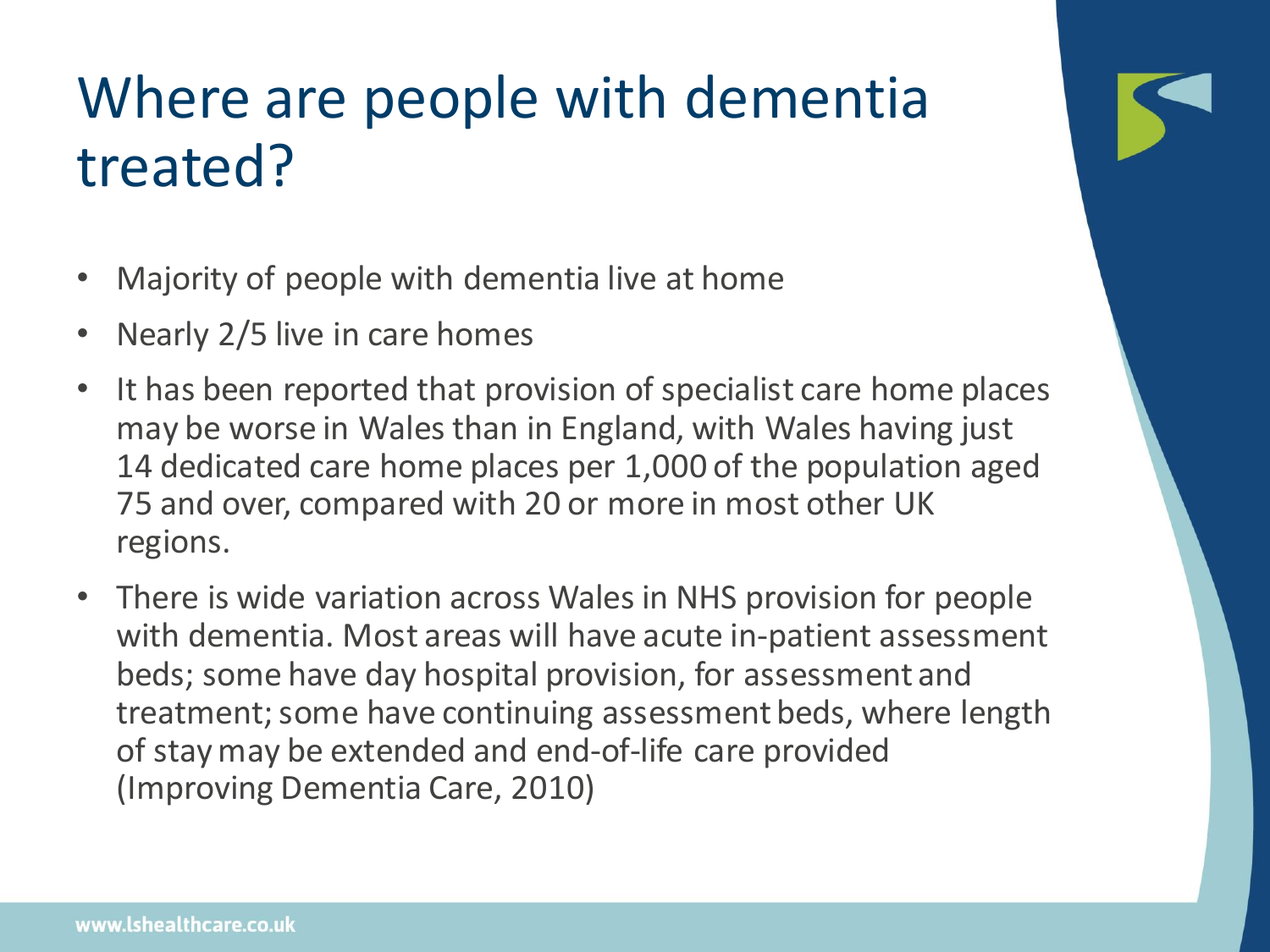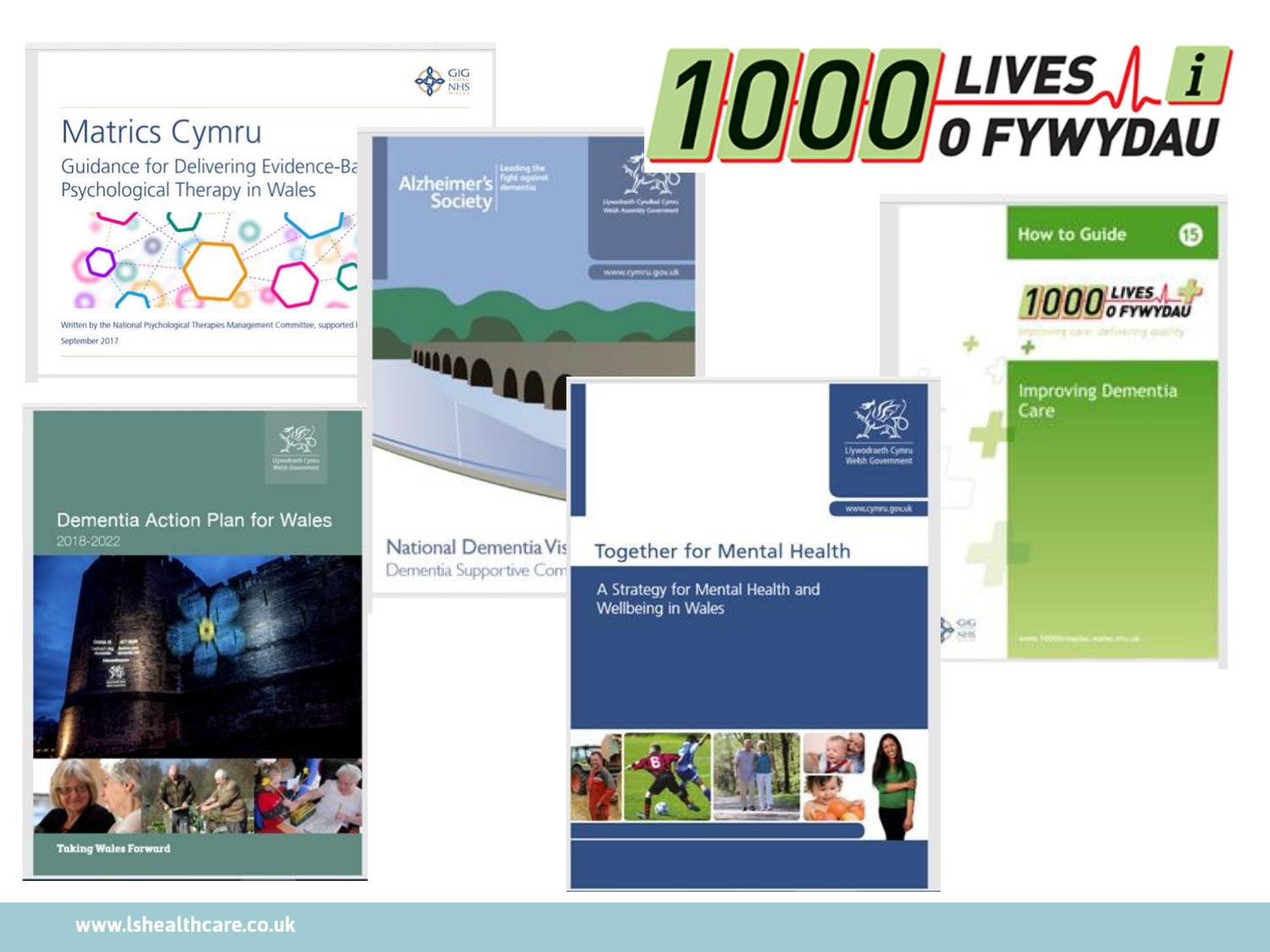# Key messages…..

- To ensure that those who need treatment receive the right treatment at the right time and in the right place
- Priority to develop *more closely integrated services, more comprehensive programmes of care and a greater understanding of the needs of people with dementia and their family and carers*
- *1000 Lives Plus: Intelligent Targets for dementia:*
- ❑ T**arget 1**: Memory Assessment Services/First point of contact reduce time between onset of symptoms & diagnosis being communicated
- ❑ **Target 2**: Improved quality of general hospital care for people with dementia and reduced length of stay
- ❑ **Target 3**: Reduced inappropriate use of anti-psychotic medications in accordance with NICE/SCIE guidelines - through good quality person centred care
- ❑ **Target 4:** Improved support for care givers
- ❑ **Target 5:** Improved quality of care in NHS dementia inpatient units including access to psychologically informed interventions and working closely with family and friends

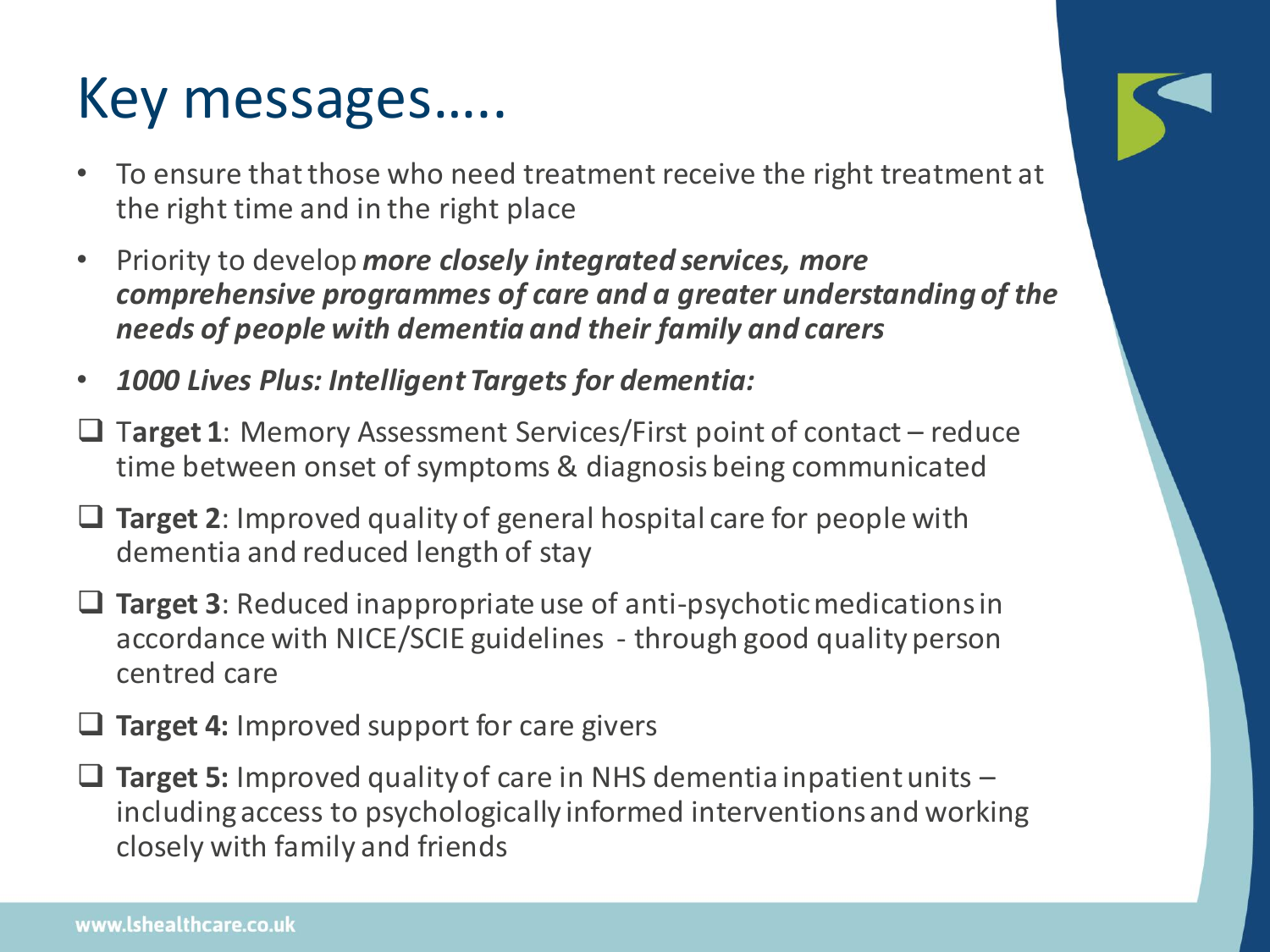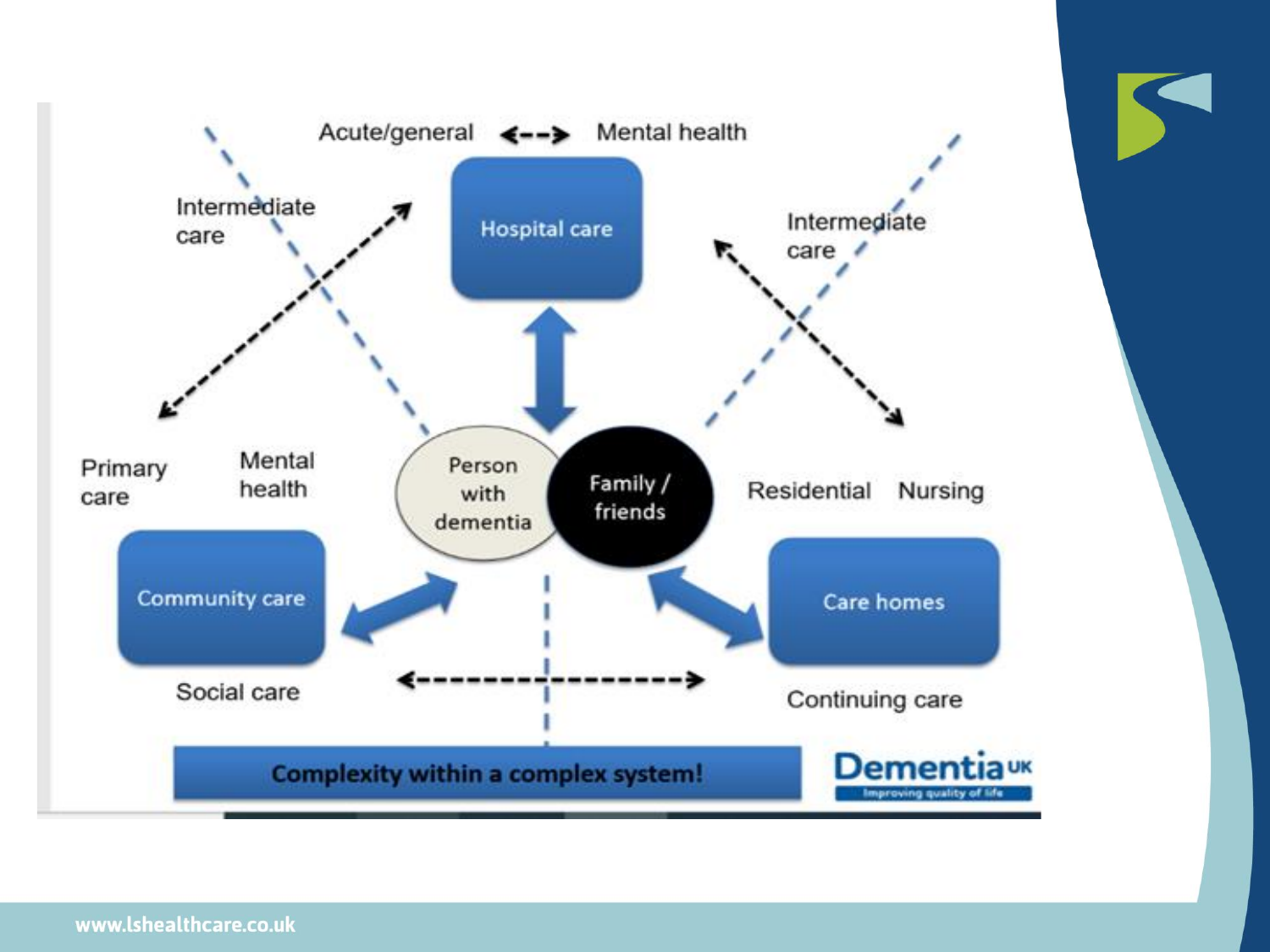# Getting the right treatment at the right time, with the right outcome

- **Case example: Edward**
- **Edward grew up in Mountain Ash**
- **He had described a happy childhood – enjoying school and sport**
- **He passed his civil service exams after leaving school and worked as a civil servant throughout his career, retiring at the age of 65**
- **Edward completed his National Service during the 1950s and often described a number of traumatic experiences during this time**
- **Edward has two children, a wife and a brother**





BRIDGE AND TOWN HALL, MOUNTAIN ASH.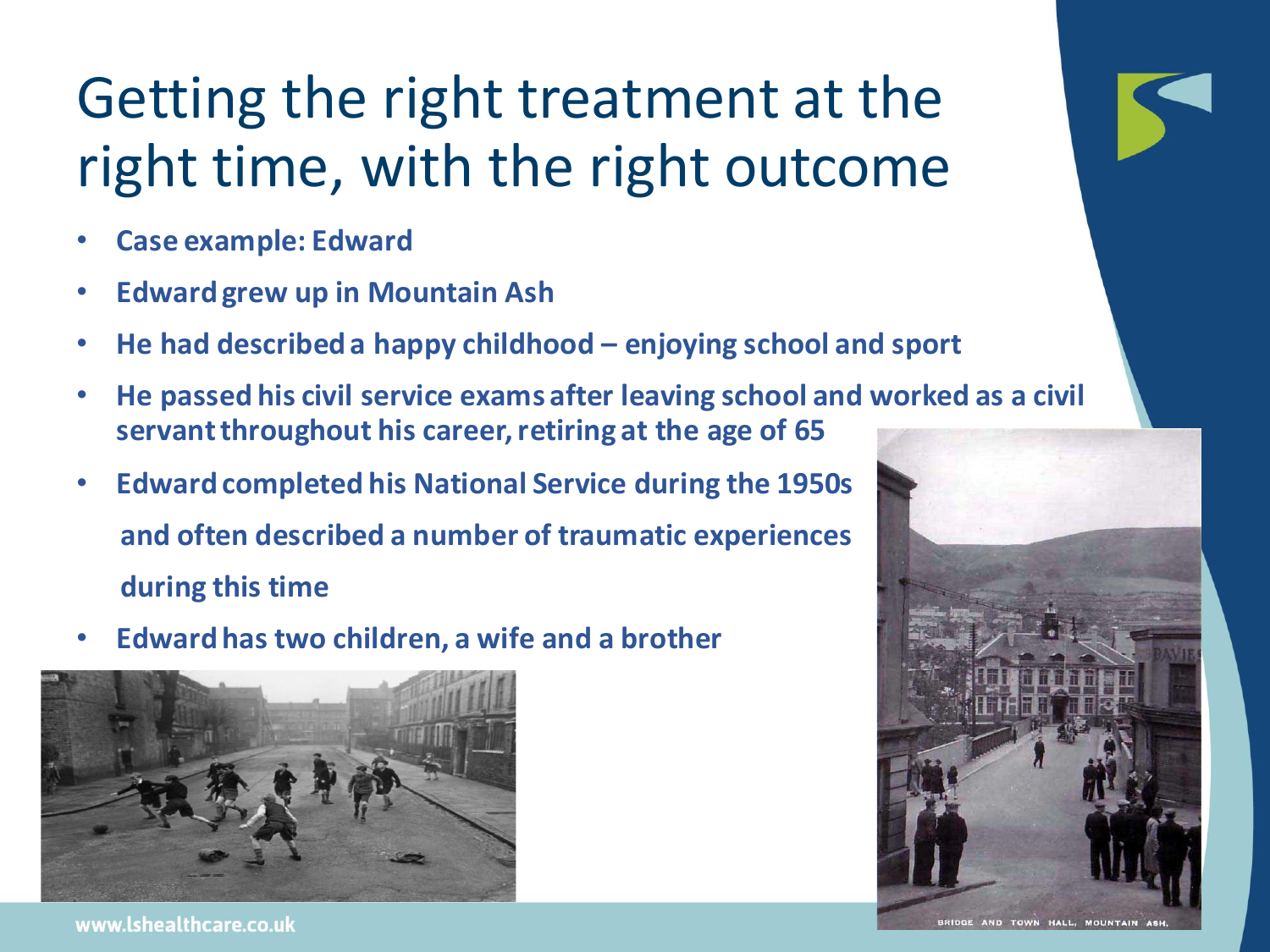# Case example: Edward

- **Edward was diagnosed with Alzheimer's dementia in 2016 at the age of 75**
- **Edward was receiving support from secondary care mental health services due to 'aggressive outbursts'**
- **His relationship with his wife had broken down and his daughter has Lasting Power of Attorney**
- **He was placed in respite care, in order for his family to have a break**
- **Whilst there Edward assaulted another resident**
- **The assault was serious and Edward was moved to an acute inpatient dementia care ward**
- **Edward's presentation whilst in hospital was described as 'confused'. He was often disorientated to time and place**
- **Edward often believed he had just returned from military service and believed that other patients and residents were breaking in to his property – this was particularly so during the early evening (sun downing?). At these times he was likely to become verbally and physically aggressive towards others**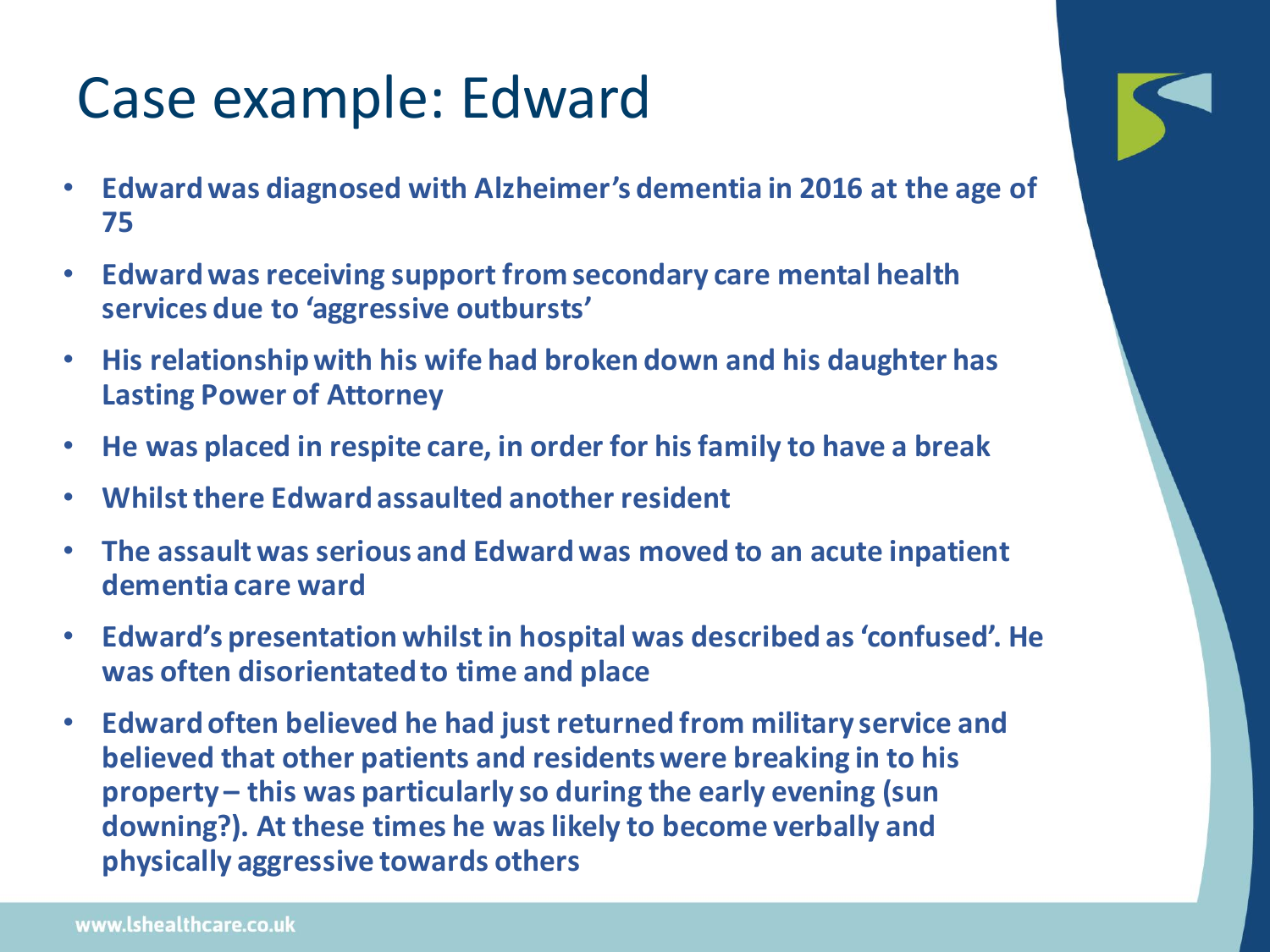## Case Example: Edward

- **Edward was transferred to St Peter's Hospital approximately 12 months ago**
- **Edward followed our 16 week assessment pathway.**
- **During this time a variety of information was sought including:**
- **completion of behaviour monitoring charts**
- **clinical formulation discussion with staff including:**
- ➢ **reviewing Edward's history**
- ➢ **Developing an understanding the triggers to his 'aggressive' behaviour**
- ➢ **Reviewing medication**
- ➢ **Occupational Therapy assessment/ intervention – Pool Activity Level (Functional Assessment); interests and occupation – tailored activities**
- ➢ **Dietetics – specific guidelines in place to manage diabetes**
- ➢ **Speech and Language Therapy – communication assessment profile (CASP) – guidelines and support for staff**
- ➢ **Physiotherapy – Mobilising independently**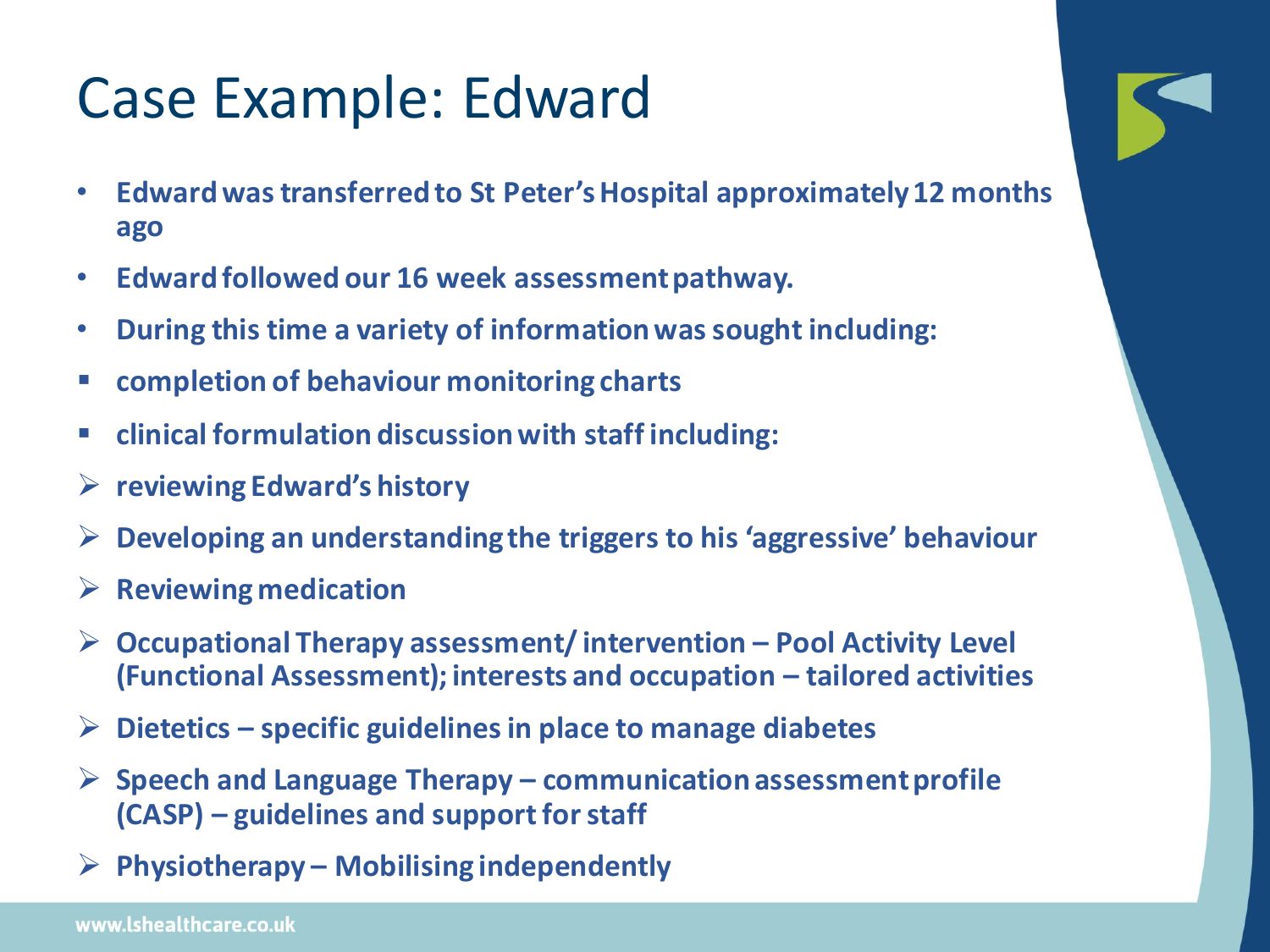### Person centred formulation (based on Newcastle Model)

#### Personality

Normally happy, kind gentle man. Enjoys others' company, very sociable. Able to make choices in relation to food preferences and dressing

Physical Health 2007 Diabetes (management plan in place) 2016 Alzheimer's Disease 2019 Recurrent UTI

Medication Epilim500mg Linagliptin 5mg Lorazapam 1mg (as required)

Appearance and Emotions Frightened Upset / confused Lost – can't find room Anger

#### Life story

Grew up in Mountain Ash

Enjoyed school and was a keen sportsman

Married aged 25 with two grown-up children ; loving father although strict at times. Enjoys listening to 70s music and reading the paper; enjoys socializing with others , 'chatting'

Being 'well dressed'

#### Trigger

Confusion –believing others are intruders in his home (usually when he wakes at night and is disorientated to place)

Arguing/ raised voices (?PTSD)

Loud noises

Behaviour Raising voice to others when they are loud/ shouting Entering other clients' rooms Shouting at others when they raise their voice Attempting to hit others when Edward feels threatened

Needs: Physical comfort – pain free To feel safe **Occupation** Love and belonging Contact with others – singing and chatting

#### Cognitive Abilities

Diagnosed with Alzheimer's in 2016 No insight or awareness into his difficulties, although does know he is struggling to find words

Disorientated to time and place

Is unable to recognize carers or friends and family

Pool Activity Level: Sensory

Receptive and expressive language difficulties

#### Social Environment

Edward spends his days in communal areas . He will often position himself next to other residents and attempt to engage them in conversation.

He enjoys music and singing with staff

Mental Health No past mental health history Query PTSD? No signs of depression or anxiety

Vocalisations Rhythmic speech, limited content Repetitive words and blowing raspberries (particulatrlywhen the words don't come)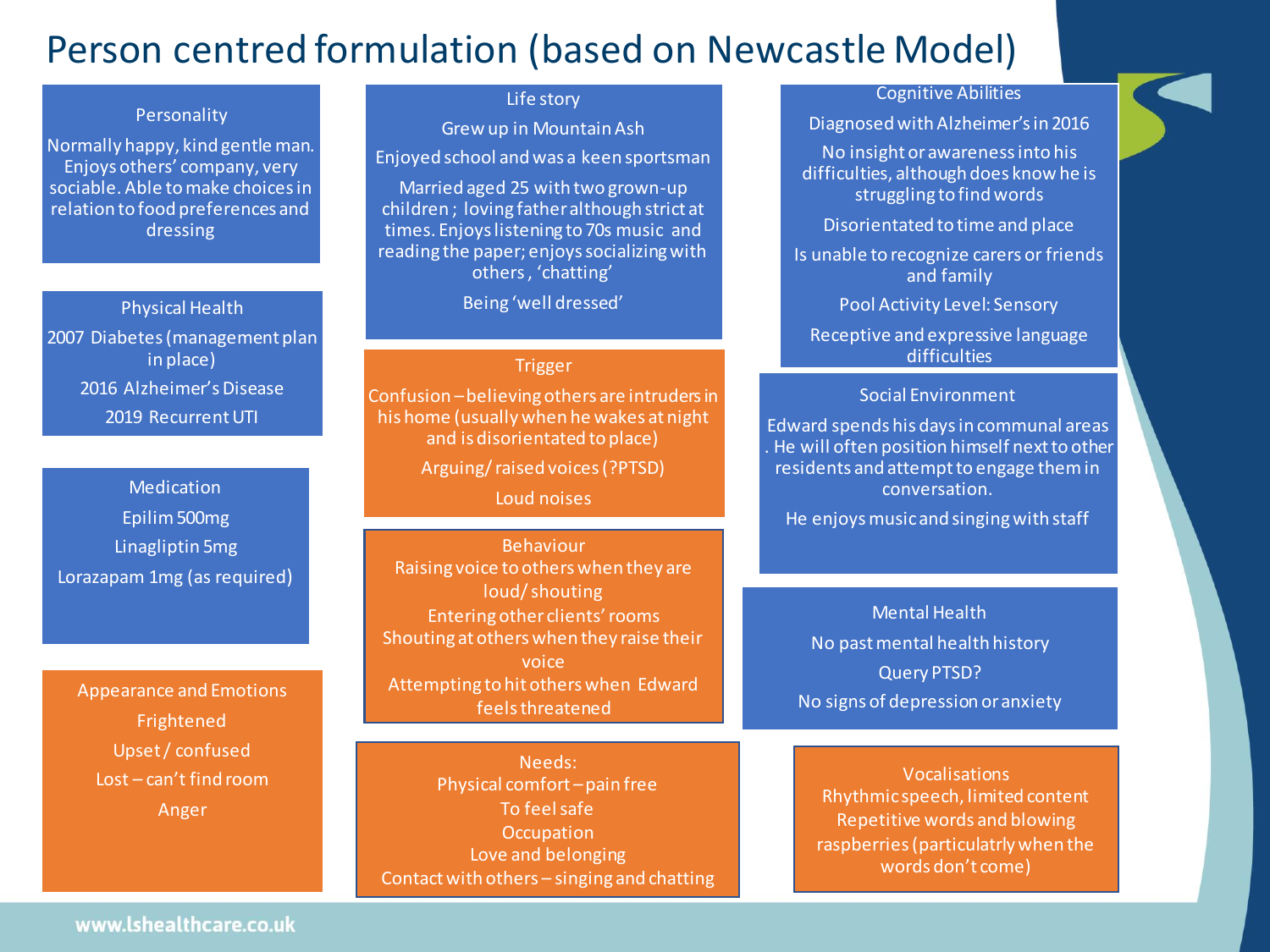### Person centred care

- **Developing a person centred formulation helped to identify the triggers causing Edward's distress and more importantly reduced periods of distress, allowing staff to work with Edward**
- **Interventions were tailored to his needs including Life Story, animal assisted therapy (real and robotic); music therapy; validation techniques**
- **Edward also enjoys being with staff and feeling useful – given jobs to do…**
- **Edward's family have had limited involvement in his care. His wife no longer felt able to be involved and his grown up children live a reasonable distance away**
- **However, Edward's community mental health team have remained closely involved**
- **Does Edwards need to be with us still…… probably not**
- **"No suitable placements available close to his home"**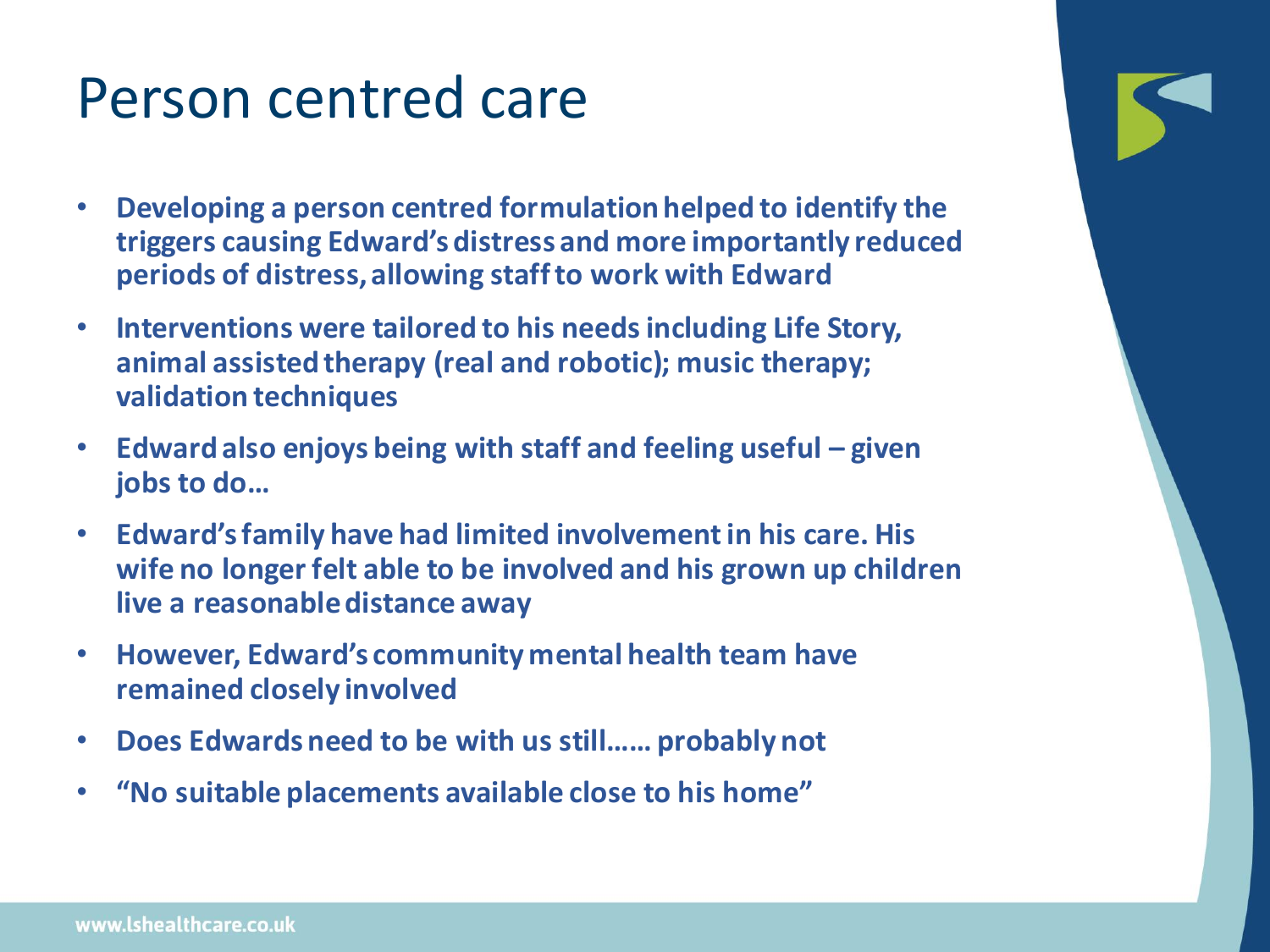# Ongoing challenges…..

- Involving family can be difficult due to our service users often being far away from home
- Often families have been through a difficult time and had to cope with highly distressing situations
- **What we need to do:**
- Supporting families in finding support locally (e.g. Alzheimer's Society; Carers Wales); psychoeducation ('they don't know who I am anyway') and providing a welcoming environment for families is essential in supporting their ongoing connection with their loved ones, utilising technology (skype, FaceTime)
- Involving family in meetings using technology, exploring why they come/ don't come, alternative ways of involving family
- Continued close relationships with our NHS community colleagues whilst also continuing to build on these - contact and communication formerly during CTP/ CPA meetings and day to day liaison
- Discharge discussion starting at admission

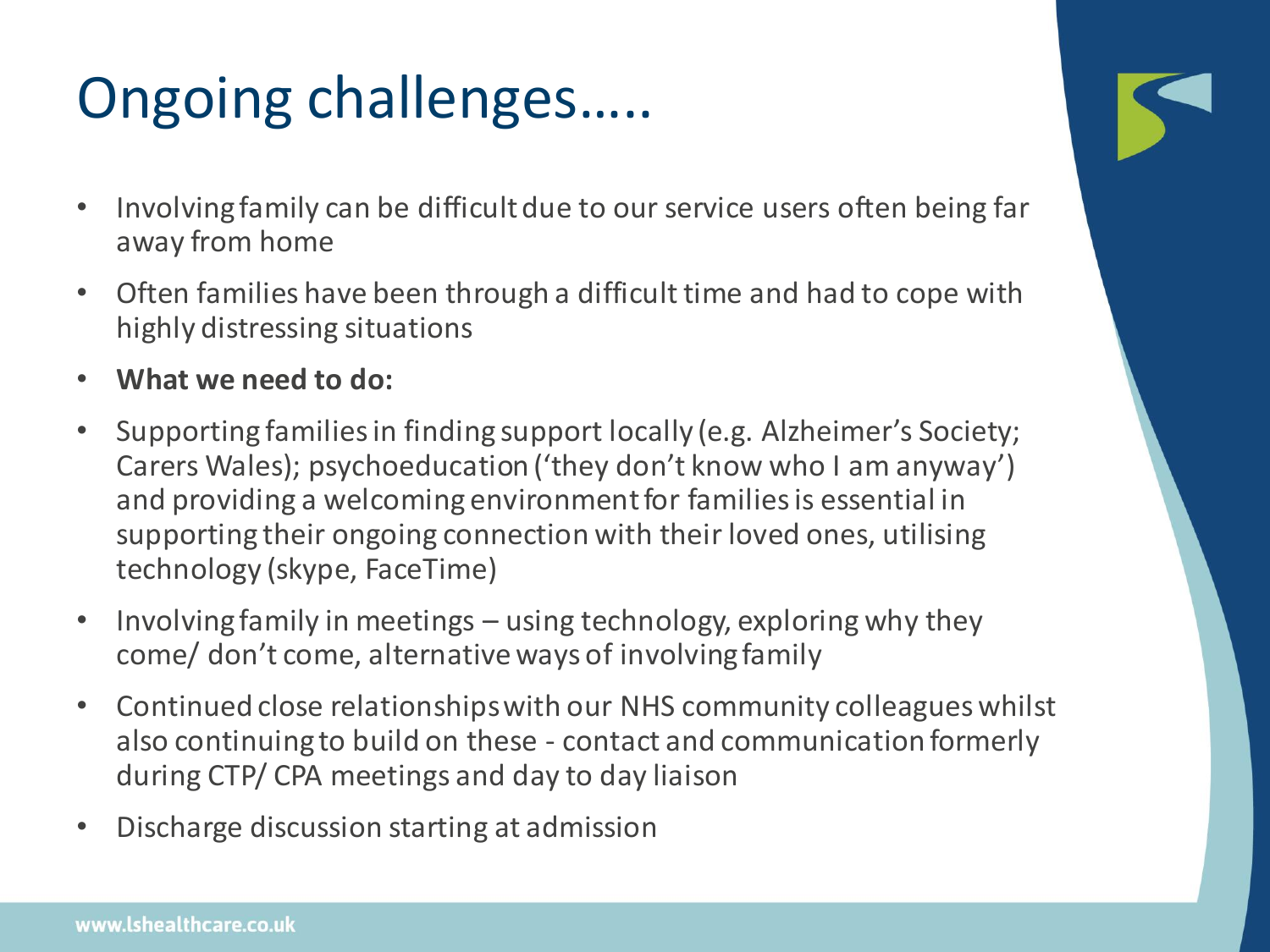# Current attendance at CTP/ CPA meetings (2018/2019)



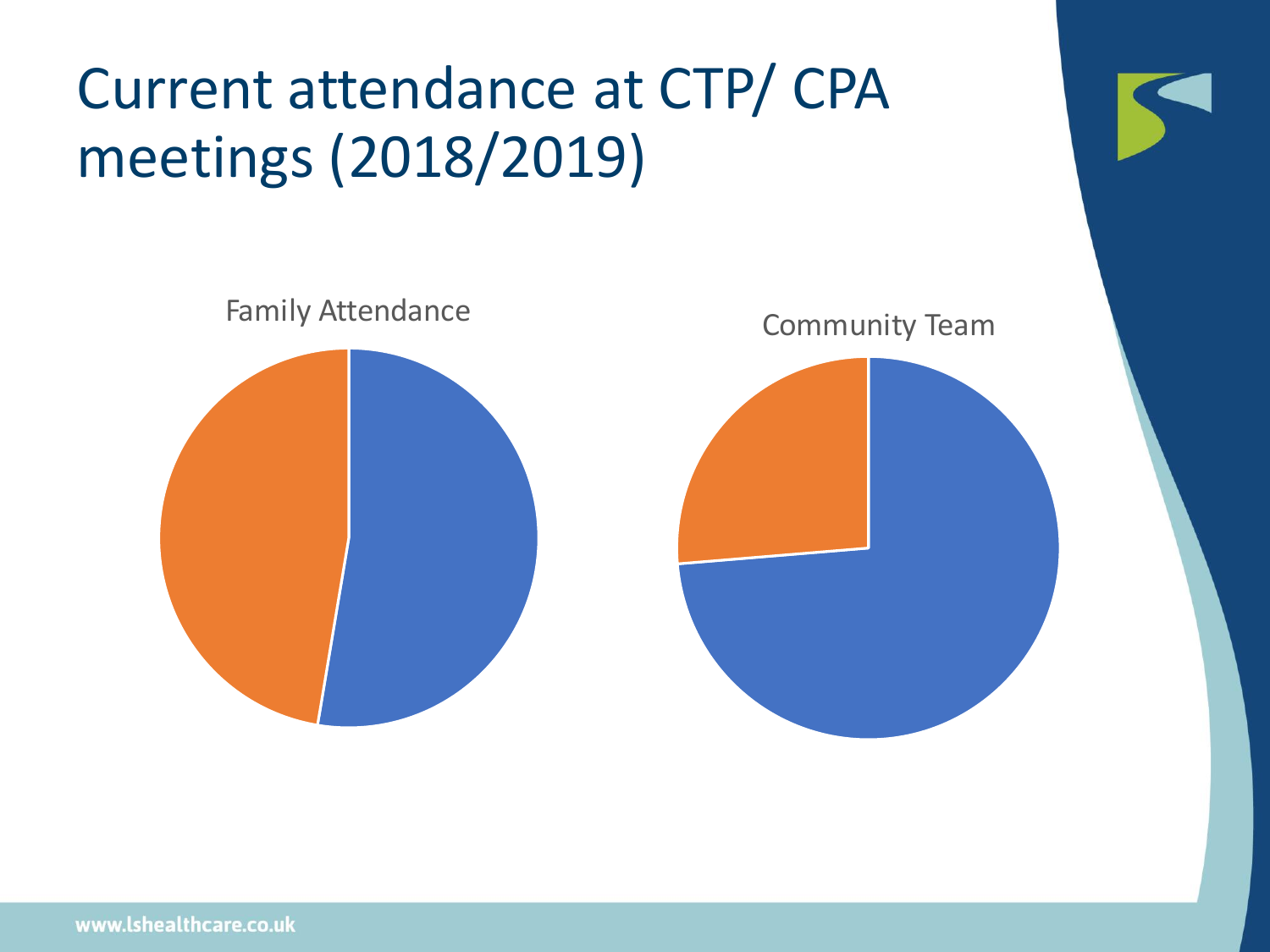# Patients currently within our care pathway

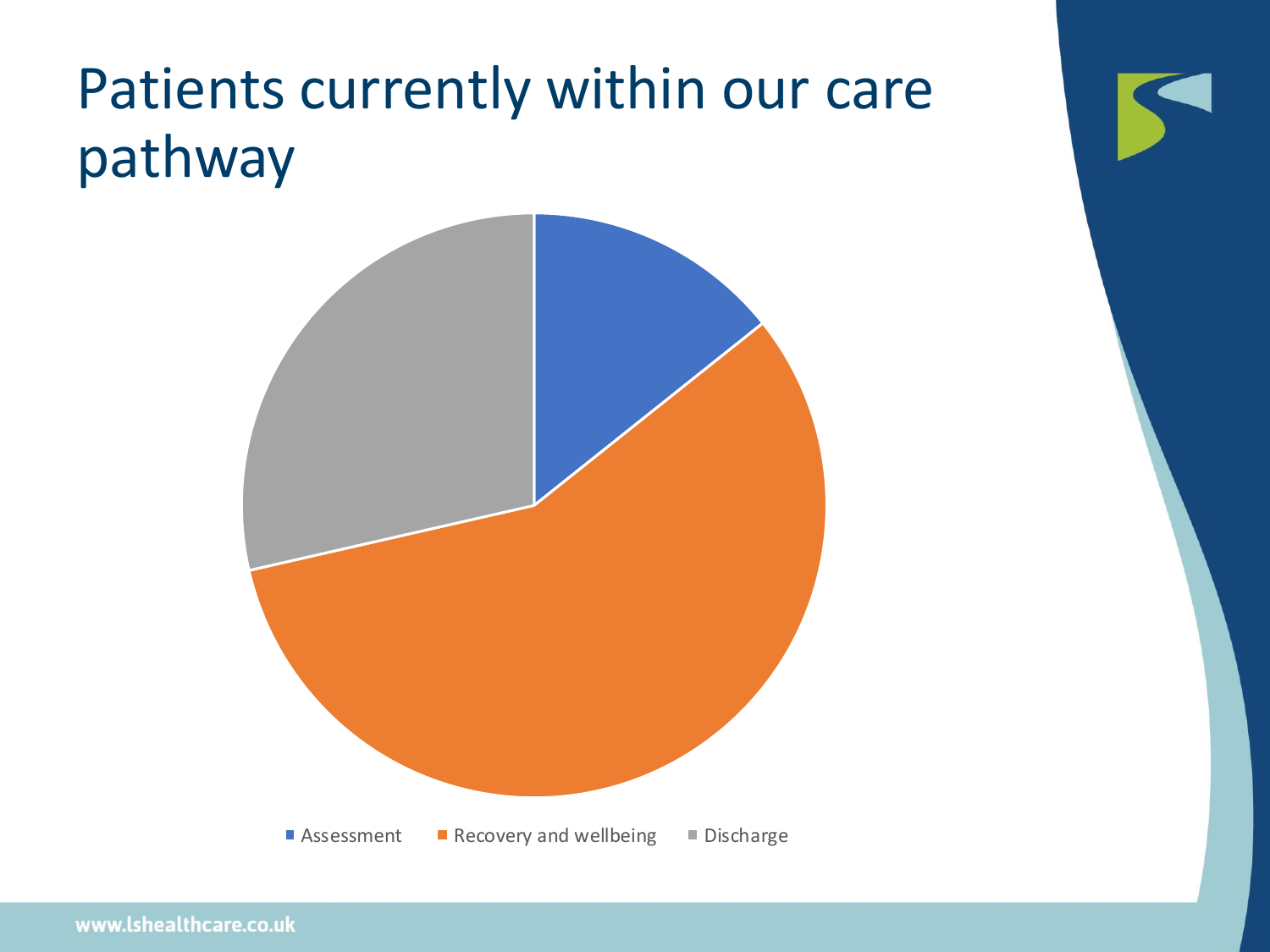# Where next?

- We know people with dementia experience distress when they are communicating an unmet need to us
- We know good person centred care planning allows us to understand the person, understand their needs, how they communicate these and importantly how we may begin to support them
- This forms the 'acute' phase of assessment and treatment, followed by a period of treatment/ establishing stability. Following this people need long term support closer to home
- We know people are better off in residential and nursing home care rather than hospital settings
- We need to increase the numbers of nursing homes and care homes that can provide dementia friendly environments with staff who have been trained in dementia care – who also have access to high quality community support, consultation and expertise
- Finally, we need to ensure that dementia does not become a disease of isolation and that our communities are accepting of the difficulties and retained skills of people with dementia